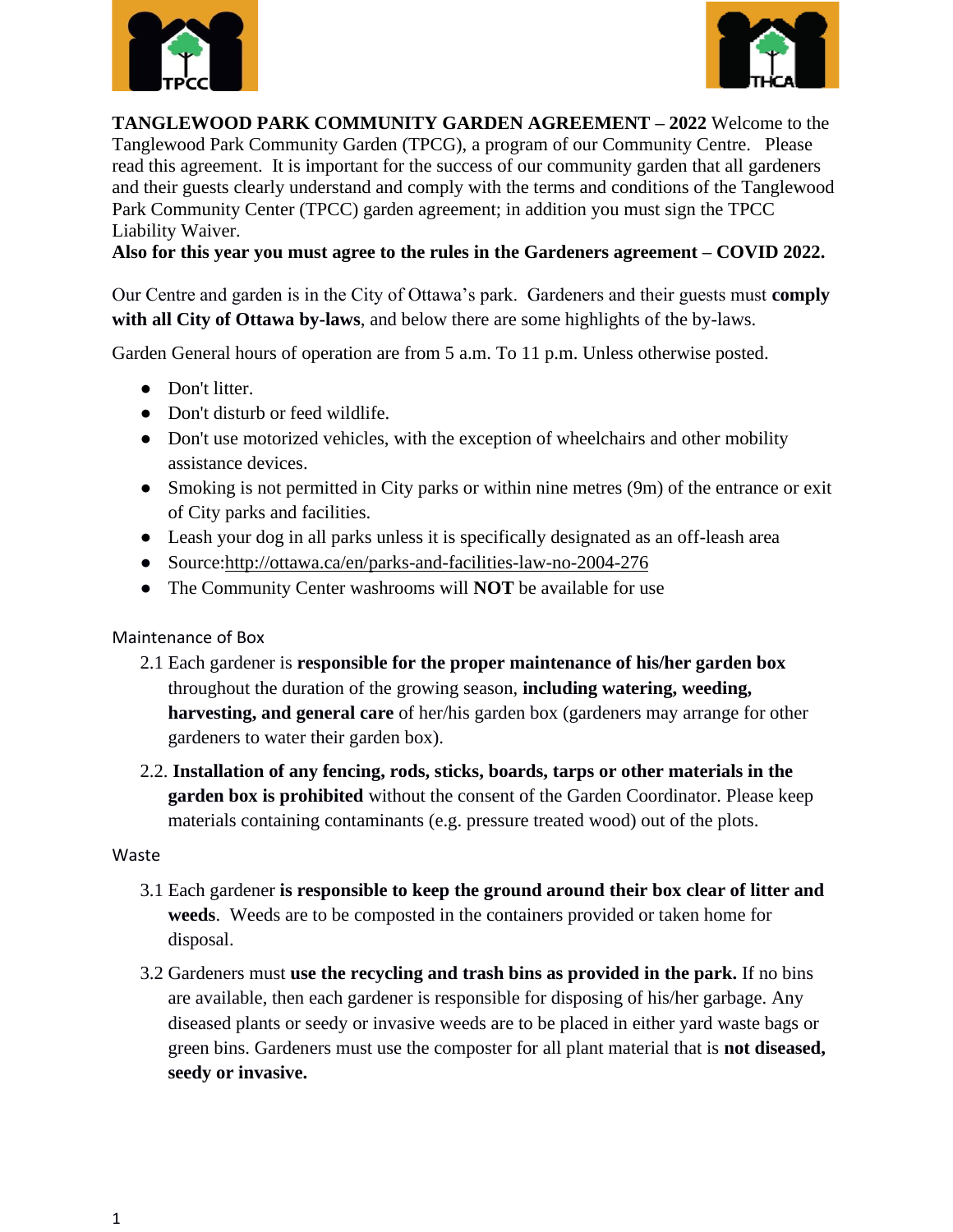



3.3 **On the last day of the growing season (October 31st), all plants (excluding perennial plants with Garden Coordinator consent) and personal property must be removed from the garden box** and it must be restored to its original condition. If items have not been removed, then they will be disposed of by the garden coordinator or its representative. There will be no liability for disposal and the gardener will not be eligible for another plot.

Agreement is for one Growing Season Only

4. **Gardeners cannot transfer boxes to other people**. At the end of the current growing season, gardeners will be asked to confirm their interest in a garden box for the following year. Boxes will be assigned according to availability.

Organic Gardening

5. **Gardeners must use organic gardening methods.** Use of chemical insecticides, herbicides, fungicides, and fertilizers is prohibited. For guidance, please refer to: <http://www.omafra.gov.on.ca/english/crops/insects/ipm.html> .

Allowed Plants

- 6.1 Trees are not allowed in the garden boxes. All **plants must be kept within the limits of each gardener's garden box**. Garden boxes must be kept free of weeds, pests, and diseases. **Tall plants (e.g. corn) and vines are only allowed in locations where they will not interfere or shade other boxes. Only edible plants may be grown;** no decorative inedible plants may be grown in the boxes.
- 6.2 Planting of **illegal plants and noxious weeds is prohibited**. Invasive plants (e.g. mint, Jerusalem artichoke, etc.) must be in a removable container. Plant materials that are on Ontario's Invasive Species list are prohibited. Please refer to: [http://www.omafra.gov.on.ca/english/crops/facts/noxious\\_weeds.htm](http://www.omafra.gov.on.ca/english/crops/facts/noxious_weeds.htm) .

Use of Produce

7. **Donation** of produce from gardener's own plot **to the Ottawa Food Bank is encouraged**.

Tools

8. Each **gardener is responsible for providing his/her own tools and equipment**. The Tanglewood Park Community Garden may provide large equipment such as wheelbarrows and shovels for common use.

Tool Shed

9. Gardeners may **use the tool shed for storage at their own risk**. Gardeners should label their property and tidy up tools prior to leaving. **Only registered gardeners may have the lock combination to the shed**. Each gardener shall close and lock the tool shed each time he/she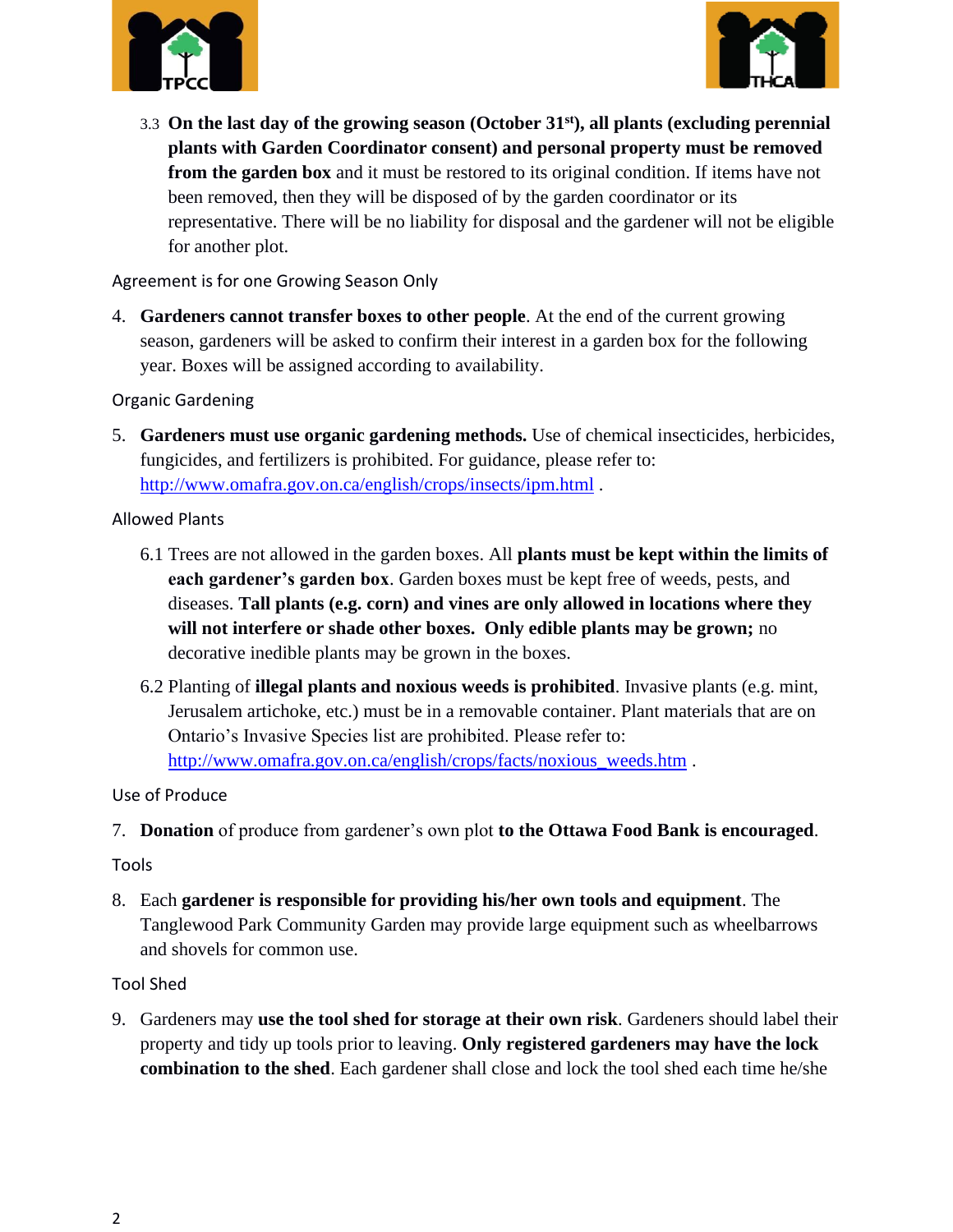



vacates the garden. The Tanglewood Park Community Centre is not responsible for any lost, damaged, or stolen items.

Water Supply and Duty

10. **Water supply** is limited so gardeners must **use water supplied in the rain barrels sparingly**. Water shall be used for garden boxes only. Gardeners are responsible for filling rain barrels and must **ensure that the water tap at the community centre building is off**  and that the garden hose is neatly stored. Gardeners must refrain from leaving open containers that may collect stagnant water.

### Pathways

11. Laneways and paths must be kept **clear of obstacles**. Bicycles, trailers, and wagons may be brought inside the garden plot area but must not block laneways or paths.

Consideration of Other Gardeners

- 12.1 Gardeners shall be **courteous to and considerate of other gardeners and neighbours.** Use of abusive or profane language is prohibited. Smoking, alcohol, and loud music are prohibited. Each gardener is responsible for the behaviour of his/her guests.
- 12.2 Gardeners **must not garden in or pick anything from another gardener's box** without that gardener's consent.
- 12.3 **Pets must be kept on leash** and kept under control at all times. Pet waste must be cleaned up immediately.

### Vandalism

14. Gardeners must **report any vandalism** to the Garden Coordinator. Gardeners must notify the Garden Coordinator promptly of any damage or needed repair (e.g. fencing, boxes, compost bins, water tap, etc.) and record it in the logbook located in the shed.

Contact Information

15. Gardeners must **inform the Garden Coordinator of any change in contact details (, email mailing address, phone number).** Inability to communicate with the gardener may result in termination of garden box rental.

Abandonment of Boxes

- 16.1 If the gardener is **not able to tend their box for more than two weeks, then he/she must find someone** (this person must read and understand this agreement also) **to look after his/her box and inform the Garden Coordinator.**
- 16.2 **If a garden box appears neglected or if the garden box has not been planted by June 7th, then the garden plot will be considered abandoned.** The Community Garden